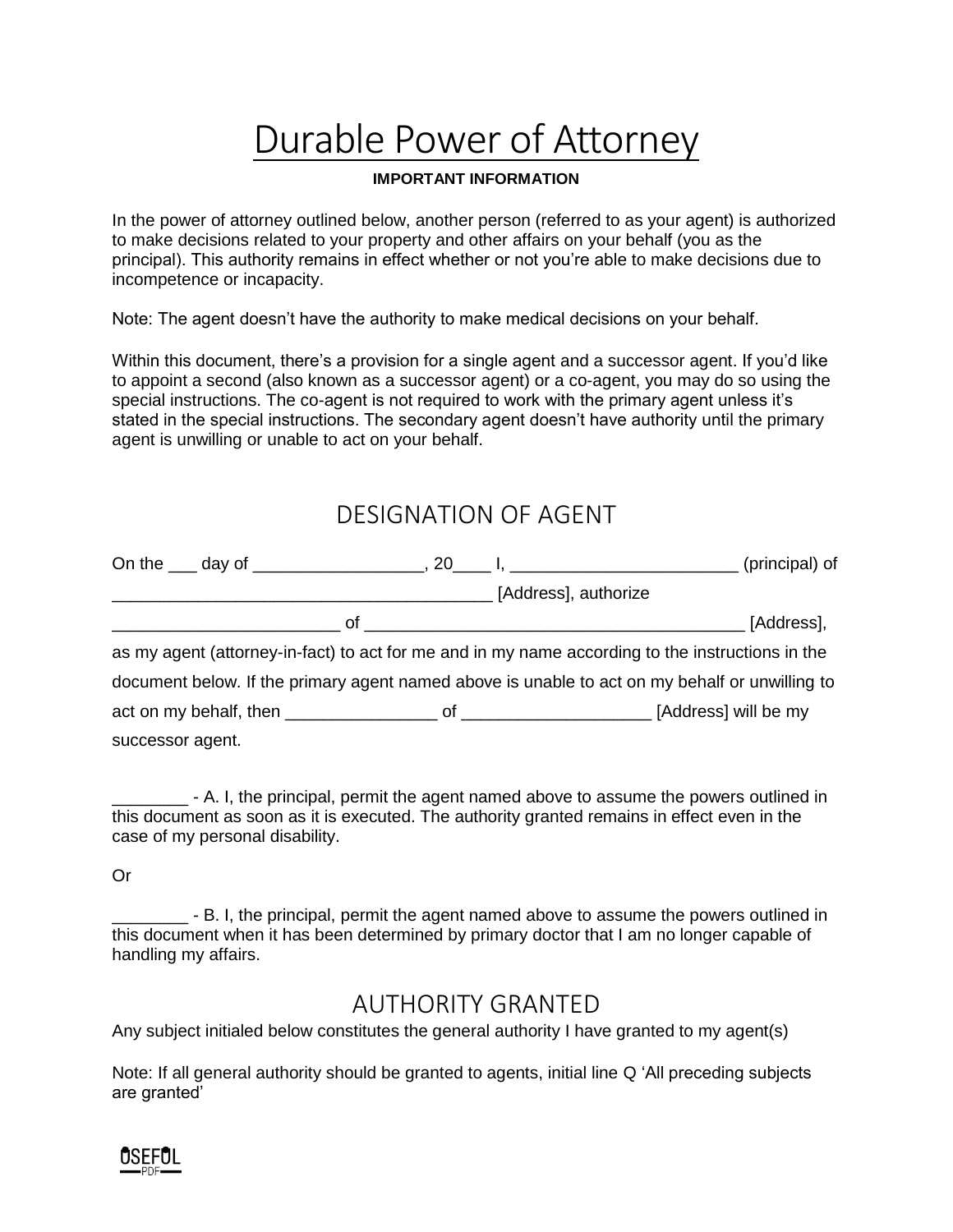- \_\_\_\_\_\_\_ (A) Real property or real estate authority. Inclusive of managing property.
- \_\_\_\_\_\_\_ (B) Authority over tangible personal property
- \_\_\_\_\_\_\_ (C) Stocks and bonds
- \_\_\_\_\_\_\_ (D) Safe deposit box
- \_\_\_\_\_\_\_ (E) Lending or borrowing (goods and money)
- \_\_\_\_\_\_\_ (F) Commodities and options
- **\_\_\_\_\_\_\_\_ (G) Banks and Other Financial Institutions**
- **\_\_\_\_\_\_\_\_\_** (H) Operation of Entity or Business
- \_\_\_\_\_\_\_ (I) Insurance and Annuities
- \_\_\_\_\_\_\_ (J) Estates, Trusts, and Other Beneficiary Interests
- **\_\_\_\_\_\_\_\_\_\_\_ (K) Claims and Litigation**
- \_\_\_\_\_\_\_ (L) Personal and Family Maintenance
- \_\_\_\_\_\_\_ (M) Benefits from Governmental Programs or Civil or Military Service
- \_\_\_\_\_\_\_ (O) Retirement Plans
- $\sqrt{P}$  Taxes
- \_\_\_\_\_\_\_ (Q) All proceeding subjects are granted

# **LIMITATION ON AGENT'S AUTHORITY**

Please note that if an agent is not my spouse, descendant, or beneficiary of my estate, they do NOT have the authority to use my resources, property, or assets to benefit themselves or another person that the agent is supporting. The only time that the agent may use the aforementioned resources is if I have included that authority in the special instructions.

# **SPECIAL INSTRUCTIONS (OPTIONAL)**

This area is available for you to add special instructions that may increase or decrease the authority of your agents. If there are no special instructions then you may leave this place blank or add the word 'NIL'.

\_\_\_\_\_\_\_\_\_\_\_\_\_\_\_\_\_\_\_\_\_\_\_\_\_\_\_\_\_\_\_\_\_\_\_\_\_\_\_\_\_\_\_\_\_\_\_\_\_\_\_\_\_\_\_\_\_\_\_\_\_\_\_\_\_\_\_\_\_\_\_\_\_\_\_\_\_\_\_\_\_\_\_\_ \_\_\_\_\_\_\_\_\_\_\_\_\_\_\_\_\_\_\_\_\_\_\_\_\_\_\_\_\_\_\_\_\_\_\_\_\_\_\_\_\_\_\_\_\_\_\_\_\_\_\_\_\_\_\_\_\_\_\_\_\_\_\_\_\_\_\_\_\_\_\_\_\_\_\_\_\_\_\_\_\_\_\_\_ \_\_\_\_\_\_\_\_\_\_\_\_\_\_\_\_\_\_\_\_\_\_\_\_\_\_\_\_\_\_\_\_\_\_\_\_\_\_\_\_\_\_\_\_\_\_\_\_\_\_\_\_\_\_\_\_\_\_\_\_\_\_\_\_\_\_\_\_\_\_\_\_\_\_\_\_\_\_\_\_\_\_\_\_

# **AUTHORITY OF ATTORNEY-IN-FACT**

Any individual or organization that deals with the agent appointed in this document may, with complete certainty, depend on the authority of said agent that has been granted in this power of attorney. Furthermore, no person that acts in good faith in accordance with my agent based on the authority granted herein or the representations made by my agent shall incur additional liability to me or my estate as a result of the act carried out in good faith. Furthermore, I

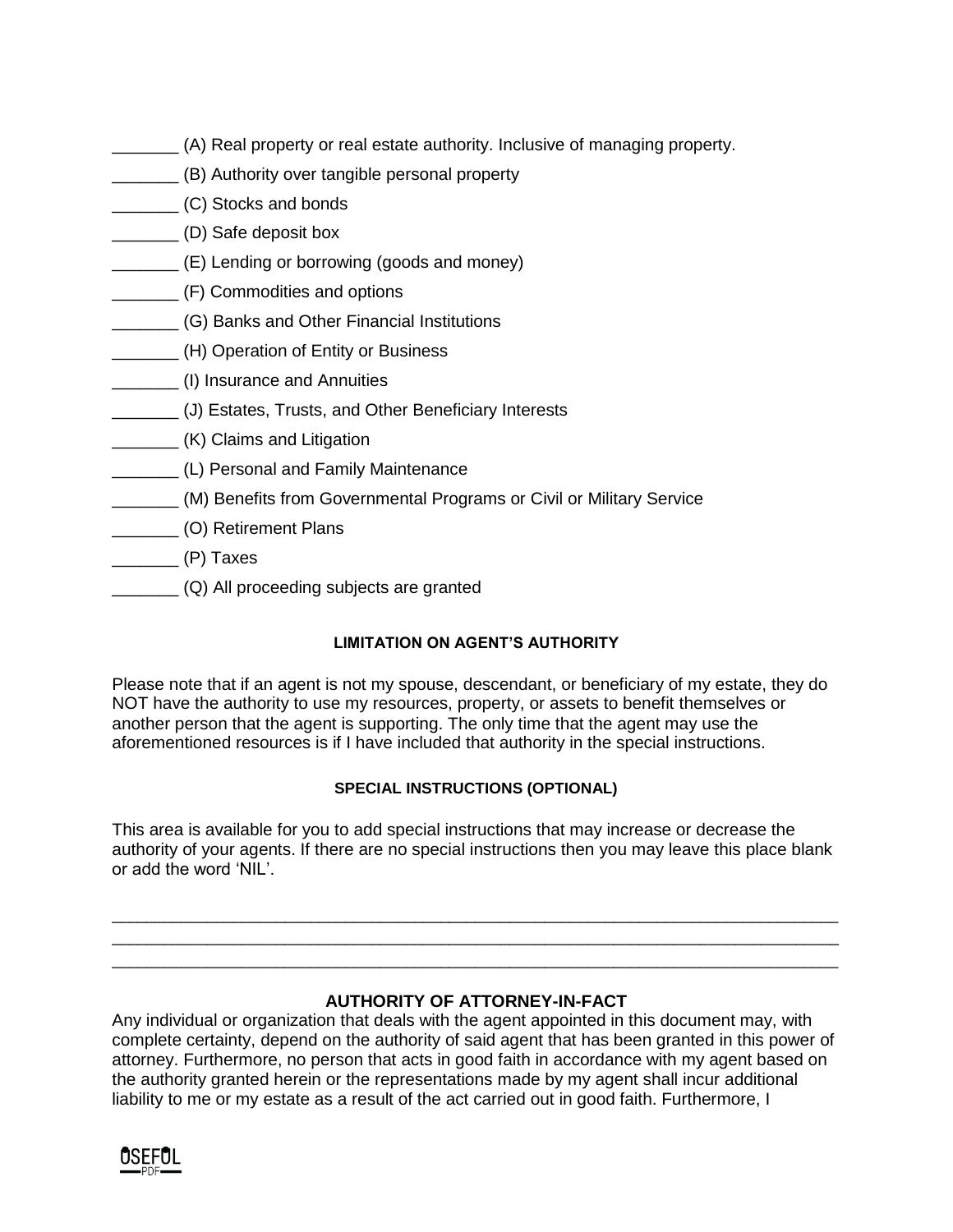acknowledge and confirm whatever lawful action my agent may take as a result of this instrument.

#### **TERMINATION**

The power of attorney is not affected by time or disability. Unless I state a specific end date, it will only be revoked upon my death or when I create and execute a power of attorney revocation.

#### **NOMINATION OF GUARDIAN (OPTIONAL)**

In the event that the court deems it necessary to appoint a guardian for me or my estate, these are the nominees I present for consideration of the appointment:

| Telephone Number: The contract of the contract of the contract of the contract of the contract of the contract of the contract of the contract of the contract of the contract of the contract of the contract of the contract |  |
|--------------------------------------------------------------------------------------------------------------------------------------------------------------------------------------------------------------------------------|--|
|                                                                                                                                                                                                                                |  |

**STATE LAW**: The durable power of attorney outline here is under the laws of the state of

### **RELIANCE ON THIS POWER OF ATTORNEY**

Anyone, which includes my agent, can rely upon and be assured of the validity of this power of attorney as well as a copy of this power of attorney unless they parties know it has been revoked or otherwise been rendered invalid.

### **SIGNATURE AND ACKNOWLEDGMENT**

\_\_\_\_\_\_\_\_\_\_\_\_\_\_\_\_\_\_\_\_\_\_\_\_\_\_\_\_\_\_\_\_\_\_\_\_ \_\_\_\_\_\_\_\_\_\_\_\_\_\_\_

\_\_\_\_\_\_\_\_\_\_\_\_\_\_\_\_\_\_\_\_\_\_\_\_\_\_\_\_\_\_\_\_\_\_\_\_\_\_\_\_\_\_\_\_\_\_\_\_\_\_\_\_\_\_\_\_\_\_\_\_\_\_\_\_\_\_\_\_\_\_\_\_\_\_

Signature of Principal Date Date Date Date Date Date

\_\_\_\_\_\_\_\_\_\_\_\_\_\_\_\_\_\_\_\_\_\_\_\_\_\_\_\_\_\_\_\_\_\_\_\_

\_\_\_\_\_\_\_\_\_\_\_\_\_\_\_\_\_\_\_\_\_\_\_\_\_\_\_\_\_\_\_\_\_\_\_\_

\_\_\_\_\_\_\_\_\_\_\_\_\_\_\_\_.

Name Printed

**Address** 

Telephone Number